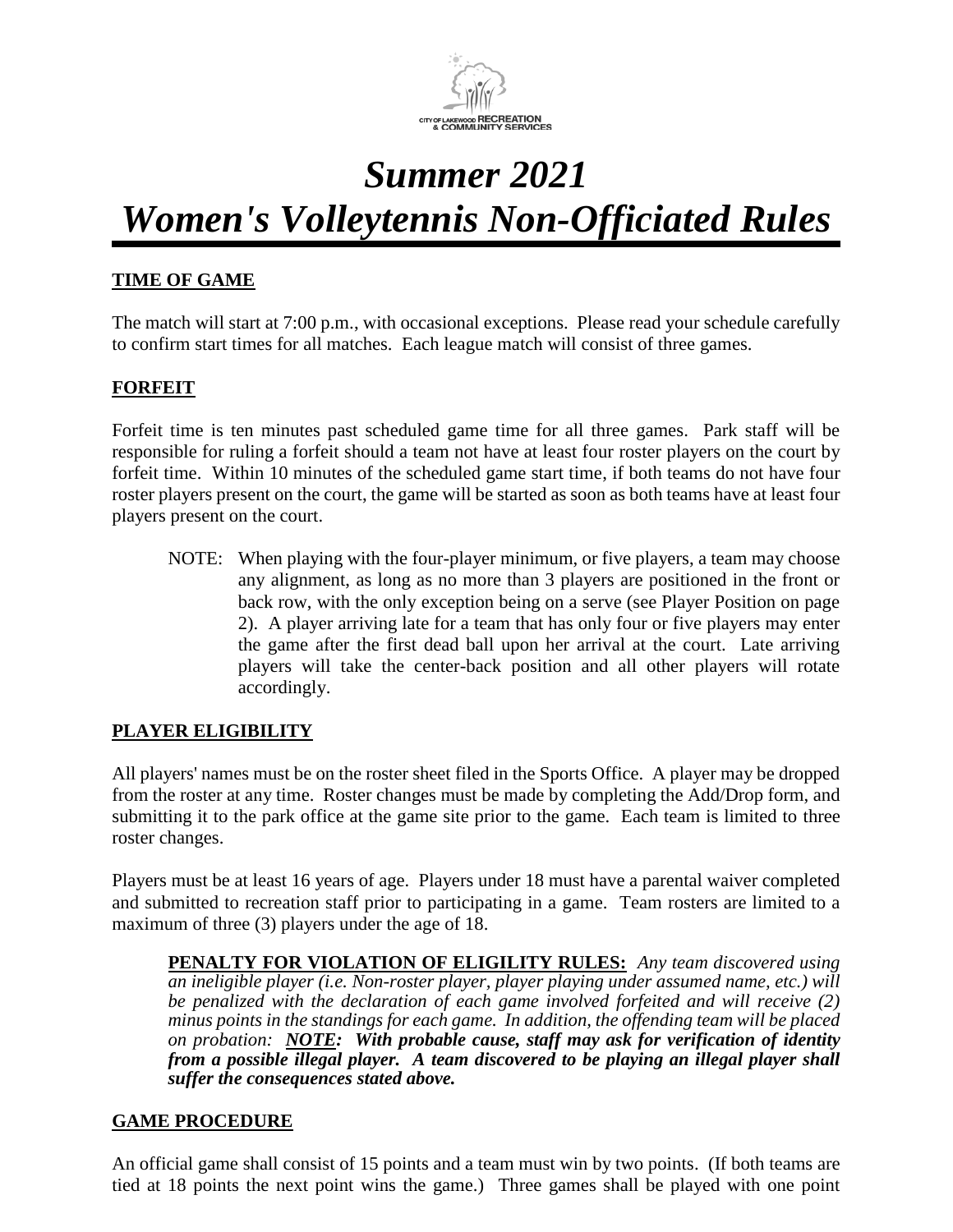Page 2 of 5

awarded for each game won. There will be a five-minute (maximum) break between each game.

For the first game of the match, the captain of the home team shall call the toss of a coin. The winner takes the choice of side or serve. The side and serve will alternate for the second and third games. During the third game, an automatic change of courts shall take place when one team scores eight points.

# **KEEPING SCORE**

The team winning the coin toss will keep score the first game*.* The opposing team will keep score the second game, and scoresheet will rotate at the point break in the third game. Managers are responsible for confirming the scores and signing the scoresheet at end of each match.

## **PLAYER POSITION**

Players shall position themselves to form a hollow square, three in both front and back line. Note: A team may play two in the front and four in the back when receiving a serve.

# **ROTATION**

Players rotate clockwise each time a team wins the service. Players entering the game take position last server would move to if the substitution had not been made (left of center in the back row). Teams may only change lineup rotation order at start of each new game. At the beginning of a game, the receiving team does not rotate when they receive service the first time. They will stay in their starting positions until they receive the serve the second time.

#### **SERVICE**

- 1. The ball is put into play by the center back player. This player stands with both feet behind the end line and may not step into the court until after the ball has crossed the net. The ball must be definitely batted with the hand.
- 2. The ball must bounce once inside the serving team's court and be batted over the net by the center front player using one hand with a clear follow through (no dinks). Both of the hitter's feet must be inside the court when she hits the ball on the serve. The (serve) hitter may not touch or overlap the white (3ft.) service line until the served ball has been touched by an opponent or is out of play.
- 3. The ball must not touch the net on the service or bounce over the net without assistance by the center front player.
- 4. The served ball, when hit, must travel past the white line on the opponent's side.
- 5. The service may be played when any part of the ball has crossed the net. The serve may be blocked.
- 6. The ball must be clearly hit. It cannot be caught, thrown, rolled, hooked or pushed.

NOTE: Players are more likely to foul in playing the first hit after a serve with fingertips and should use the bump pass in the majority of situations.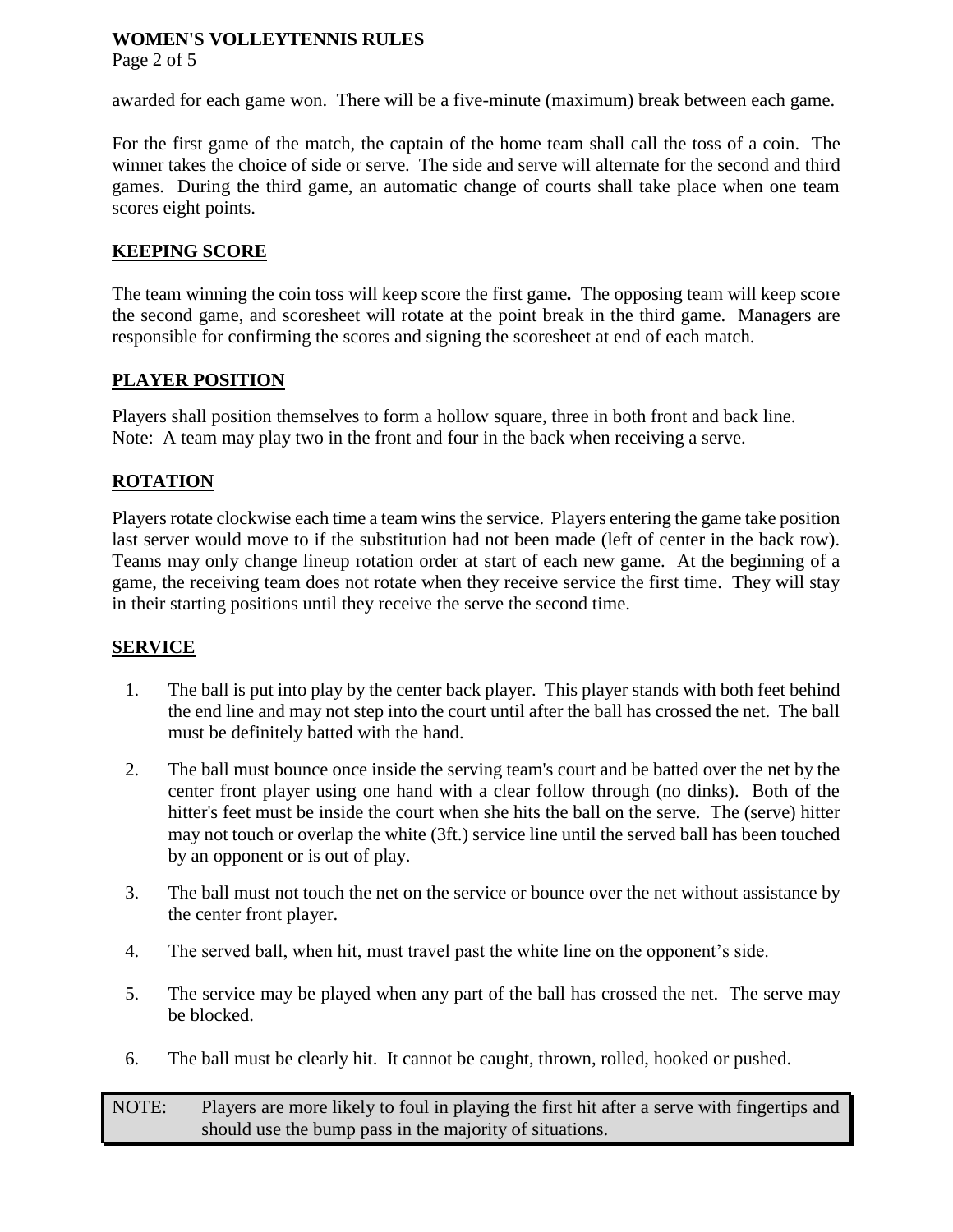Page 3 of 5

#### **PLAYING THE BALL**

A. On the service, the receiving team must form a three in the front, three in the back alignment or two in front and four in the back alignment. (See forfeit section regarding 4/5 player alignments.) This alignment shall be demarcated by the (middle) basketball free throw line.

NOTE:

- 1. All players do not have to be standing on the court to receive the serve.
- 2. In a three-in-front/three-in back alignment, the front-center player may stand to the side during the serve.
- B. The ball may:
	- 1) Be returned directly (before bouncing)
	- 2) Bounce once before being returned
	- 3) Bounce once before being hit/passed to another teammate
	- 4) In making each separate play, bounce only once between each hit (legal contact)
	- 5) Bounce once and over the net into opponents court without further assistance (except on serve)
	- 6) Be hit only three (3) times by a team and must be volleyed directly across the net on the third hit. (NOTE: A player may not strike/contact the ball twice in succession)
- C. The ball may be played with one or both hands. A ball that strikes a player on or above the waist and bounces off, making a direct and not a rolling contact, may be continued in play as if the player had struck it with the hand and counts as one hit (whether player be in or out of bounds). **When the ball is played with two hands, if the contact with both hands is not simultaneous it is a double hit.**
- D. Failure of receiving team to return the ball legally over the net into opponent's court shall score one point for the team serving. If the serving side fails to return the ball legally into the opponent's court, it is "side out".
- E. A ball striking the top of the net and falling into the proper court is considered to be in play (except on service).
- F. The ball may be played when any part of it has crossed the net.
- G. The ball must be clearly hit. It cannot be caught, thrown, rolled or pushed.
- H. A ball landing on a court boundary line is considered good and in play.
- I. First hit after a serve may be bump or fingertip touch.
- J. The basketball rim, backboard and standard, and all fences or walls, shall be considered out of play and cause the ball to become dead when it touches them.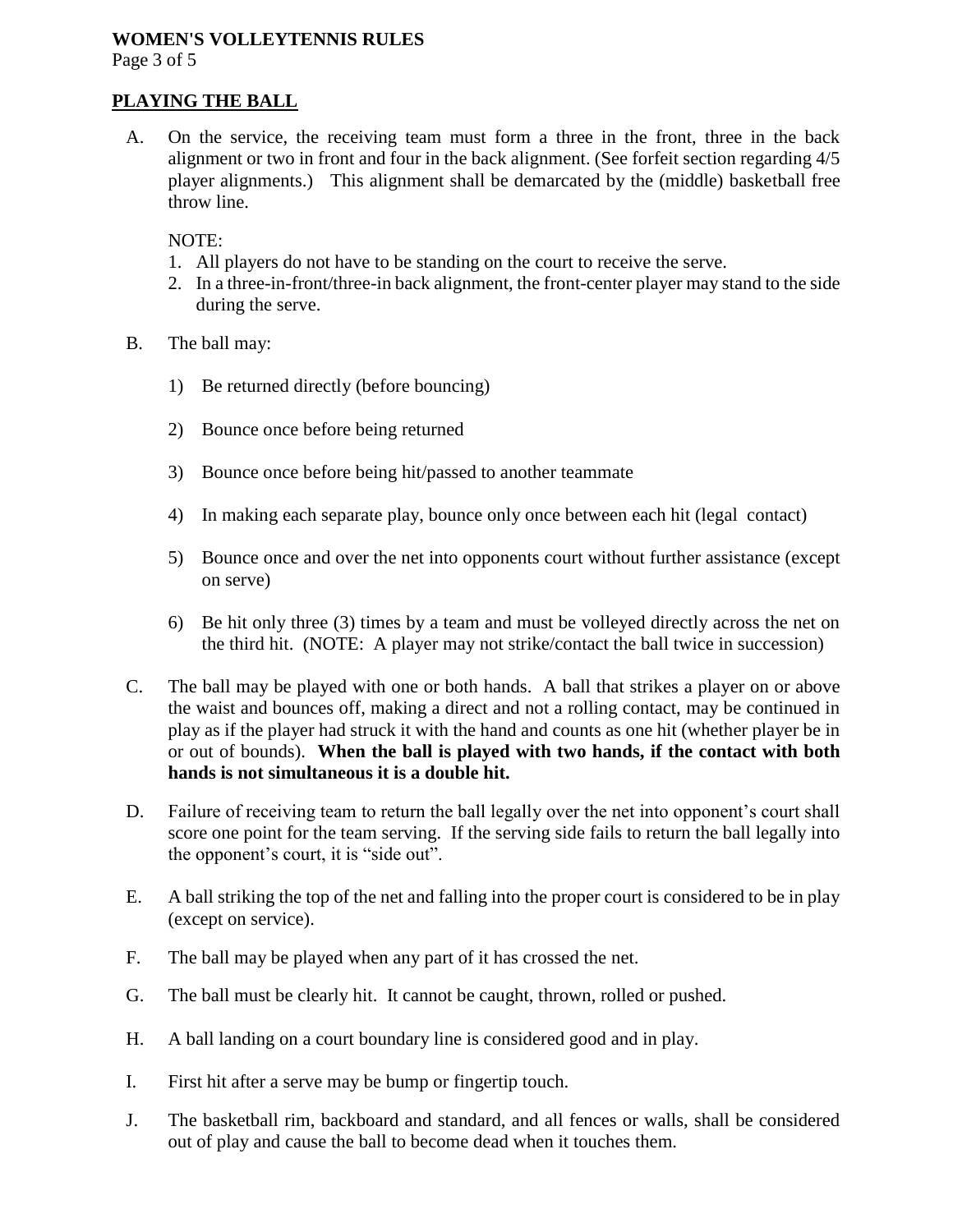Page 4 of 5

#### **FOULS**

#### **A foul occurs when:**

- 1. The ball is kicked or bunted with the area below the waist intentionally or accidentally.
- 2. The ball rolls on the body.
- 3. Any part of the player touches the net.
- 4. The player catches, holds, juggles or throws the ball.
- 5. At no time may any part of the body go under, over, or through the net.
- 6. A player hits the ball twice in succession without another player hitting it in between.
- 7. More than three players to a side contact the ball.
- 8. The ball bounces more than once without being contacted.
- 9. The ball goes into opponent's court unassisted on the serve.
- 10. The wrong player assists the service.
- 11. The ball hits the net on service (even though it falls into the proper court, this is a foul).
- 12. Illegal serve (see Service Section).
- 13. The ball bounces over the net after the third hit on either side (3 hits to a side the ball must go directly over the net on the third hit).
- 14. The back row player blocks or spikes in the attack area (10 feet from net).
- 15. The ball hits the court on the same side after it has already bounced and hit the net.

#### **PENALTY FOR FOULS**

Whenever a foul occurs, the ball is declared dead, and the side committing the foul, if serving, loses service. If the receiving team commits the foul, the serving team receives one point.

#### **TEAMS ARE RESPONSIBLE FOR CALLING THEIR OWN FOULS WHEN THEY OCCUR.** *ONLY ROSTER PLAYERS MAY CALL A FOUL***. NOTE: IF BOTH TEAMS DISAGREE ABOUT THE COMMISSION OF A FOUL, THE POINT SHALL BE REPLAYED.**